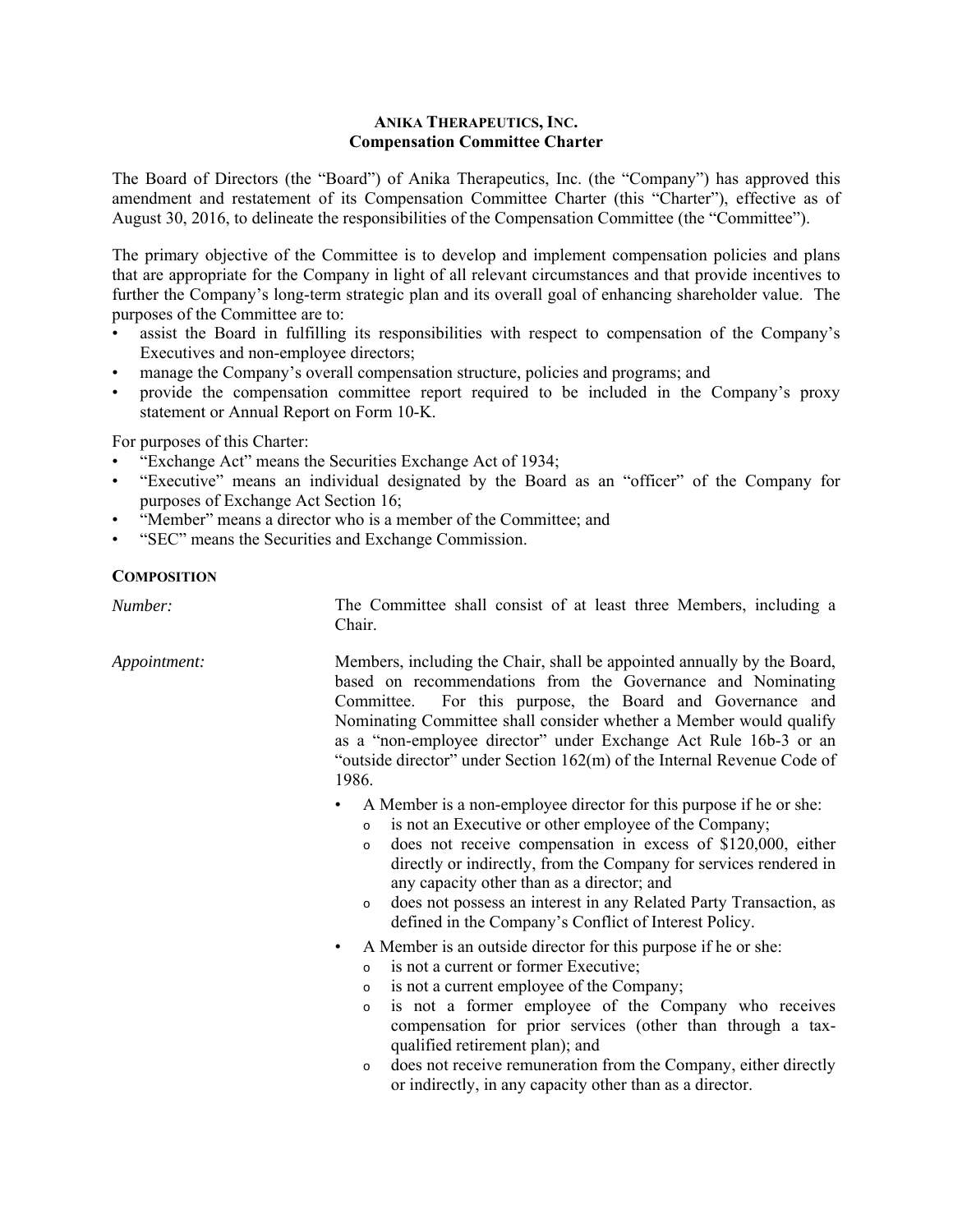Members may be replaced or removed by the Board at any time with or without cause. Resignation or removal of a Member from the Board, for whatever reason, shall automatically constitute resignation or removal from the Committee. Any vacancy on the Committee may be filled only by the Board.

- *Member Qualifications:* Each Member must meet the independence standards established by NASDAQ Listing Rule 5605(a)(2). A Member is not considered independent for this purpose if he or she:
	- is, or at any time during the past three years was, employed by the Company, or is a Family Member of an individual who is, or at any time during the past three years was, employed as an Executive;
	- accepted (or has a Family Member who accepted) more than \$120,000 in compensation from the Company during any period of twelve consecutive months within the last three years, other than:
		- o compensation for Board or Board committee service;
		- o compensation paid to a Family Member who is an employee (other than an Executive) of the Company; and
		- o benefits under a tax-qualified retirement plan or nondiscretionary compensation;
	- is (or has a Family Member who is) a partner, controlling shareholder or executive officer of any organization to which the Company made, or from which the Company received, payments for property or services in the current or any of the prior three fiscal years exceeding five percent of the recipient's consolidated gross revenues for that year (or, if greater, \$200,000), excluding payments from investments in the Company's securities or from nondiscretionary charitable contribution matching programs;
	- is (or has a Family Member who is) employed as an executive officer of another entity for which, at any time during the preceding three years, an Executive served on its compensation committee; or
	- is (or has a Family Member who is) a current partner of the Independent Auditor, or was a partner or employee of the Independent Auditors who worked on the Company's audit during any of the preceding three years.

"Family Member" means, with respect to a Member, a child, stepchild, parent, stepparent, spouse or sibling of such Member, a mother-, father-, son-, daughter-, brother- or sister-in-law of such Member, or any other person (other than a tenant or employee) sharing a household with such Member.

**RESPONSIBILITIES** The following functions shall be common recurring activities of the Committee. These functions shall serve as a guide, with the understanding that the Committee may carry out additional functions and adopt additional procedures in light of changing business, legal, legislative, regulatory or other conditions or of the delegation to the Committee by the Board of additional responsibilities.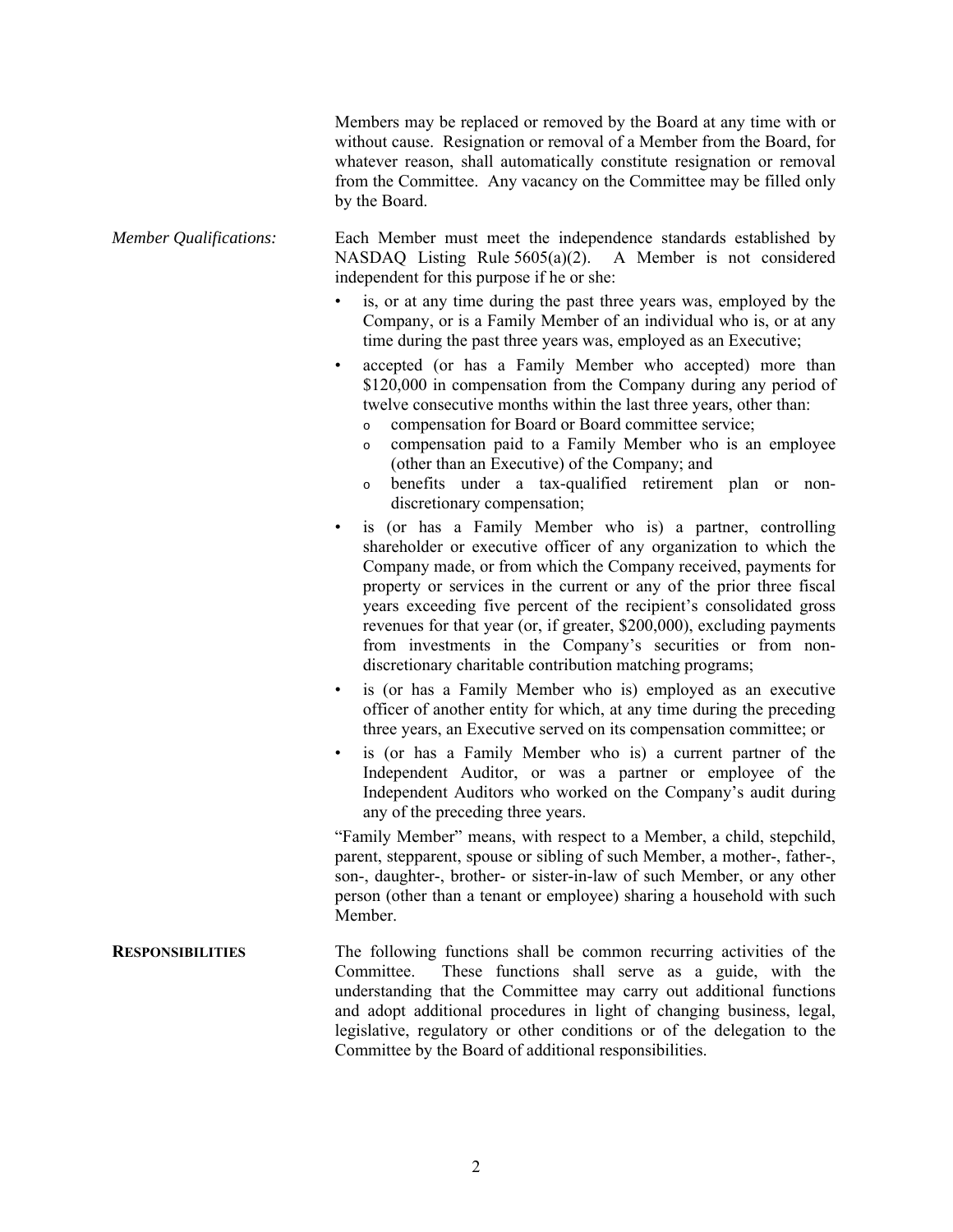| <b>Compensation Philosophy:</b> | The Committee shall periodically review, reassess, and, if the<br>Committee deems appropriate or necessary, update or otherwise amend:                                                                                                                                                                                                                                                                                                                                                                        |
|---------------------------------|---------------------------------------------------------------------------------------------------------------------------------------------------------------------------------------------------------------------------------------------------------------------------------------------------------------------------------------------------------------------------------------------------------------------------------------------------------------------------------------------------------------|
|                                 | the overarching management compensation philosophy of the<br>Company, including establishing or recommending to the Board<br>components of compensation for the Executives; and                                                                                                                                                                                                                                                                                                                               |
|                                 | processes and procedures for the consideration and determination of<br>$\bullet$<br>Executive and director compensation.                                                                                                                                                                                                                                                                                                                                                                                      |
| <b>Compensatory Plans:</b>      | The Committee shall periodically:                                                                                                                                                                                                                                                                                                                                                                                                                                                                             |
|                                 | review and, to the extent the Committee deems appropriate,<br>recommend to the Board the adoption, approval or termination of<br>incentive compensation plans, equity-based plans, pension plans,<br>and similar compensation and benefits plans;                                                                                                                                                                                                                                                             |
|                                 | review and reassess existing incentive compensation plans, equity-<br>$\bullet$<br>based plans, pension plans, and similar compensation and benefits<br>plans to determine whether the nature and terms of those plans are<br>properly coordinated and appropriate to achieve their intended<br>purposes, including furthering the Company's strategic plans and<br>objectives; and, if the Committee deems appropriate or necessary,<br>recommend to the Board updates or other amendments to such<br>plans; |
|                                 | to the extent delegated by the Board, administer the Company's<br>$\bullet$<br>incentive compensation plans and equity-based plans, including the<br>designation of employees to whom awards are to be granted, the<br>type and amount of award to be granted, and the terms and<br>conditions applicable to each award; and                                                                                                                                                                                  |
|                                 | review and approve the policies and procedures for the grant of<br>$\bullet$<br>equity-based awards by the Company, including grant-timing<br>practices and Executive and director ownership requirements.                                                                                                                                                                                                                                                                                                    |
|                                 | In performing the foregoing responsibilities, the Committee shall<br>consider, to the extent it deems appropriate:                                                                                                                                                                                                                                                                                                                                                                                            |
|                                 | the results of a Say-on-Pay Vote (as defined below); and                                                                                                                                                                                                                                                                                                                                                                                                                                                      |
|                                 | industry benchmarks, together with compensation policies adopted<br>by companies comparable to the Company.                                                                                                                                                                                                                                                                                                                                                                                                   |
| Compensatory Arrangements:      | The Committee shall:                                                                                                                                                                                                                                                                                                                                                                                                                                                                                          |
|                                 | periodically consider and, to the extent the Committee deems<br>appropriate, approve (or recommend to the Board for approval)<br>employment agreements, severance agreements and arrangements,<br>change in control agreements and arrangements, and special or<br>supplemental benefits provided in connection with any such<br>agreements or arrangements; and                                                                                                                                              |
|                                 | annually review, reassess, and, if the Committee deems appropriate<br>٠<br>or necessary, seek to update, renew, extend, terminate or otherwise<br>amend any existing employment agreements, severance agreements                                                                                                                                                                                                                                                                                              |

and arrangements, change in control agreements and arrangements, and any special or supplemental benefits provided in connection with any such agreements or arrangements.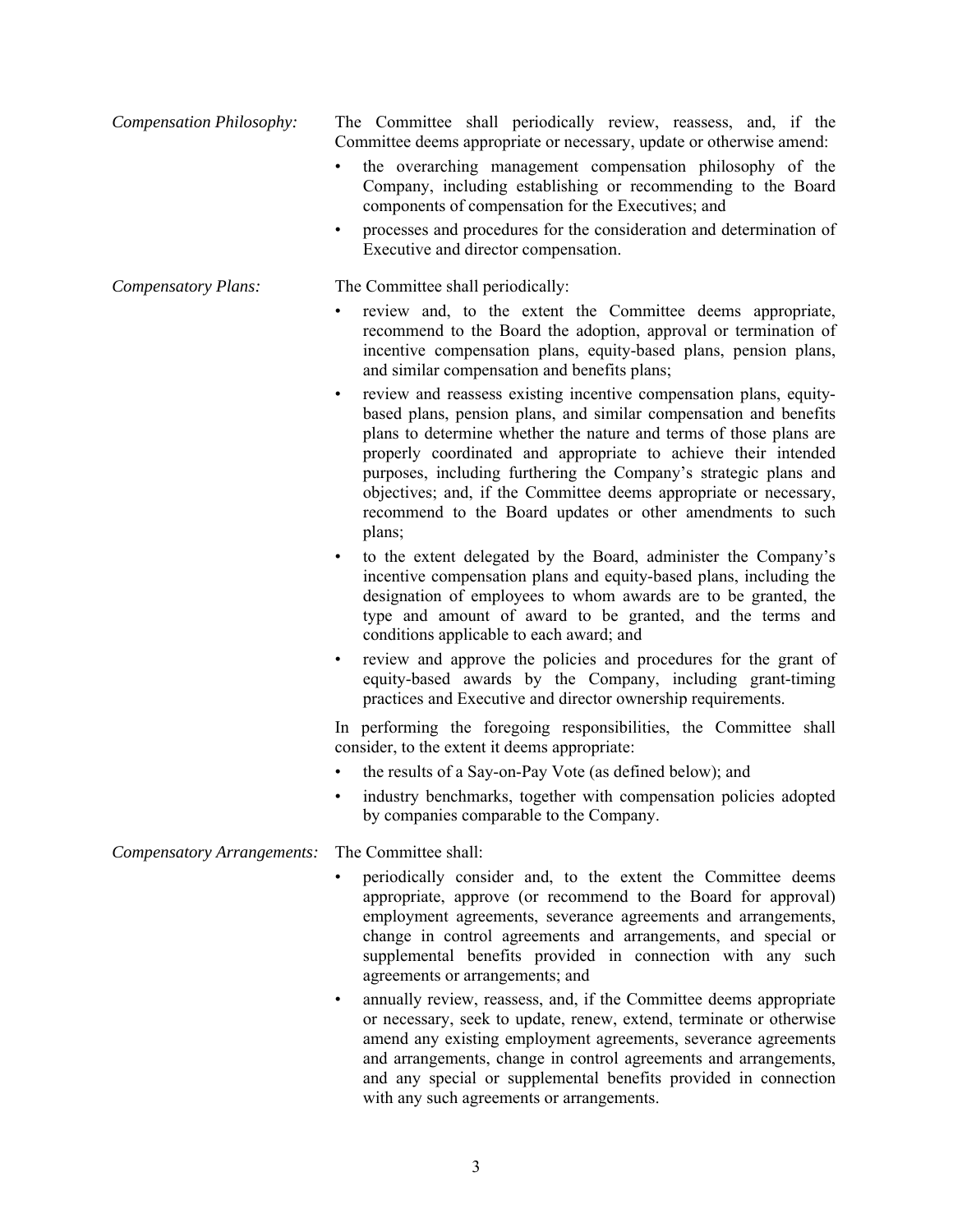*Executive Compensation:* 

| Chief Executive Officer: | With respect to the Company's Chief Executive Officer (the "CEO"),<br>the Committee shall annually:                                                                                                                                                                                                             |
|--------------------------|-----------------------------------------------------------------------------------------------------------------------------------------------------------------------------------------------------------------------------------------------------------------------------------------------------------------|
|                          | determine and review corporate and individual goals and objectives<br>relevant to the evaluation of the CEO's performance;                                                                                                                                                                                      |
|                          | evaluate the performance of the CEO for the prior year in light of<br>$\bullet$<br>the goals and objectives set for the CEO; and                                                                                                                                                                                |
|                          | except to the extent the Committee elects to seek the approval of the<br>Board, determine and approve the CEO's compensation based on the<br>results of the evaluation performed by the Committee.                                                                                                              |
|                          | In evaluating and determining the CEO's compensation, the Committee<br>shall consider, to the extent it deems appropriate:<br>the results of the most recent Say-on-Pay Vote; and                                                                                                                               |
|                          | for purposes of determining the long-term incentive component of<br>the CEO's compensation, the Company's performance and relative<br>shareholder return, the value of similar incentive awards to chief<br>executive officers at comparable companies, and awards given to the<br>CEO in past years.           |
|                          | The CEO may not be present during voting or deliberations on his or her<br>compensation.                                                                                                                                                                                                                        |
| Other Executives:        | With respect to each of the Executives other than the CEO, the<br>Committee shall annually:                                                                                                                                                                                                                     |
|                          | determine and review corporate and individual goals and objectives<br>٠<br>relevant to the compensation of the Executive;                                                                                                                                                                                       |
|                          | evaluate the performance of the Executive for the prior year in light<br>$\bullet$<br>of the goals and objectives set for the Executive; and                                                                                                                                                                    |
|                          | except to the extent the Committee elects to seek the approval of the<br>$\bullet$<br>Board, determine and approve the Executive's compensation based<br>on the results of the evaluation performed by the Committee.                                                                                           |
|                          | In evaluating and determining the compensation of Executives other<br>than the CEO, the Committee shall consider, to the extent it deems<br>appropriate:                                                                                                                                                        |
|                          | recommendations of the CEO regarding the compensation of such<br>٠<br>Executives;                                                                                                                                                                                                                               |
|                          | the results of the most recent Say-on-Pay Vote; and<br>٠                                                                                                                                                                                                                                                        |
|                          | for purposes of determining the long-term incentive component of<br>$\bullet$<br>the Executives' compensation, the Company's performance and<br>relative shareholder return, the value of similar incentive awards to<br>officers at comparable companies, and awards given to the<br>Executives in past years. |
|                          | No Executive may be present during voting or deliberations on his or her<br>compensation.                                                                                                                                                                                                                       |
|                          |                                                                                                                                                                                                                                                                                                                 |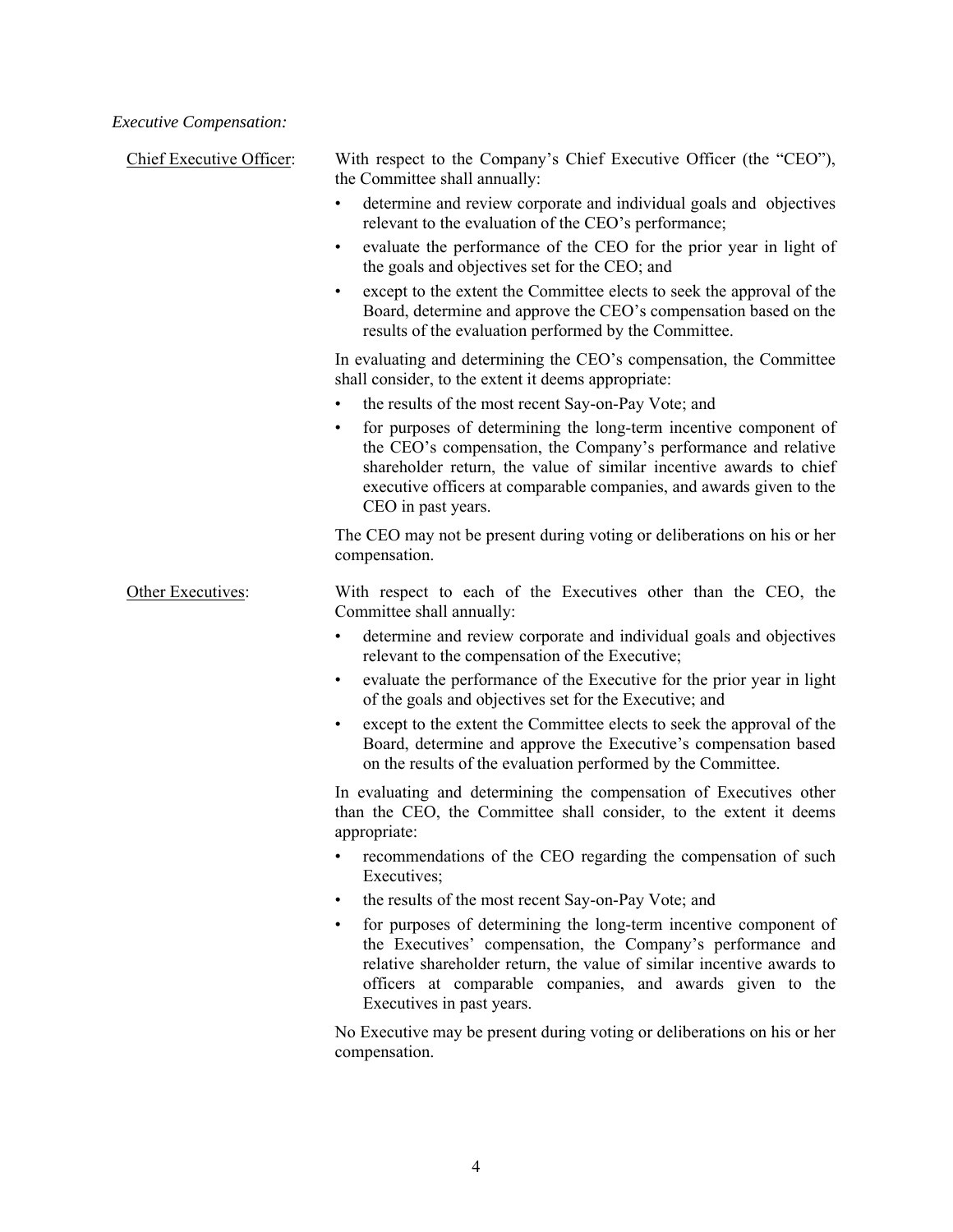| Director Compensation:             | The Committee shall periodically review and make recommendations to<br>the Board on the compensation (including equity-based compensation)<br>of the Company's non-employee directors. In connection therewith, the<br>Committee shall consider that:                                                                                                                                                                                                                                                                                                      |
|------------------------------------|------------------------------------------------------------------------------------------------------------------------------------------------------------------------------------------------------------------------------------------------------------------------------------------------------------------------------------------------------------------------------------------------------------------------------------------------------------------------------------------------------------------------------------------------------------|
|                                    | director compensation should fairly pay non-employee directors for<br>the work, time commitment and efforts required by directors of a<br>company of the Company's size and scope of business activities,<br>including service on Board committees;                                                                                                                                                                                                                                                                                                        |
|                                    | a component of the director compensation should be designed to<br>$\bullet$<br>align the non-employee directors' interest with the long-term<br>interests of the Company's shareholders; and                                                                                                                                                                                                                                                                                                                                                               |
|                                    | the independence of non-employee directors may be compromised<br>$\bullet$<br>or impaired for Board or committee purposes if director<br>compensation exceeds customary levels.                                                                                                                                                                                                                                                                                                                                                                            |
| Risk Assessment:                   | The Committee shall periodically conduct a risk assessment to evaluate<br>whether incentive and other forms of pay encourage unnecessary or<br>excessive risk taking and to assist the Audit Committee in assessing and<br>managing potential risks created by the Company's compensation<br>practices, policies and programs.                                                                                                                                                                                                                             |
| <b>Shareholder Advisory Votes:</b> | The Committee shall:                                                                                                                                                                                                                                                                                                                                                                                                                                                                                                                                       |
|                                    | annually consider the results of the most recent shareholder advisory<br>$\bullet$<br>vote on executive compensation required by Exchange Act<br>Section 14A (a "Say-on-Pay Vote");                                                                                                                                                                                                                                                                                                                                                                        |
|                                    | review and recommend to the Board for approval a shareholder<br>$\bullet$<br>advisory vote with respect to the frequency with which the Company<br>will conduct a Say-on-Pay Vote (a "Say-on-Frequency Vote"),<br>which recommendation shall take into account the results of the<br>most recent Say-on-Pay Vote;                                                                                                                                                                                                                                          |
|                                    | review and approve the proposals regarding the Say-on-Pay Vote<br>$\bullet$<br>and the Say-on-Frequency Vote to be included in the Company's<br>proxy statement; and                                                                                                                                                                                                                                                                                                                                                                                       |
|                                    | review and recommend to the Board whether to submit a<br>$\bullet$<br>shareholder<br>advisory vote on<br>acquisition-related<br>certain<br>compensation arrangements (a "Say-on-Golden Parachute Vote").                                                                                                                                                                                                                                                                                                                                                   |
| Committee Report:                  | The Committee shall prepare the compensation committee report<br>regarding executive compensation matters required by SEC rules and<br>regulations to be included in the Company's proxy statement or Annual<br>Report on Form 10-K.                                                                                                                                                                                                                                                                                                                       |
| $CD&A$ :                           | If the Company is required or elects to include disclosures under<br>"Compensation Discussion and Analysis" in the Company's proxy<br>statement or Annual Report on Form 10-K, the Committee shall, prior to<br>the filing of such proxy statement or Annual Report, (a) review and<br>discuss the proposed disclosures with management and<br>any<br>compensation consultant engaged by the Committee with respect to the<br>most recently completed fiscal year and (b) recommend inclusion of<br>"Compensation Discussion and Analysis" in such filing. |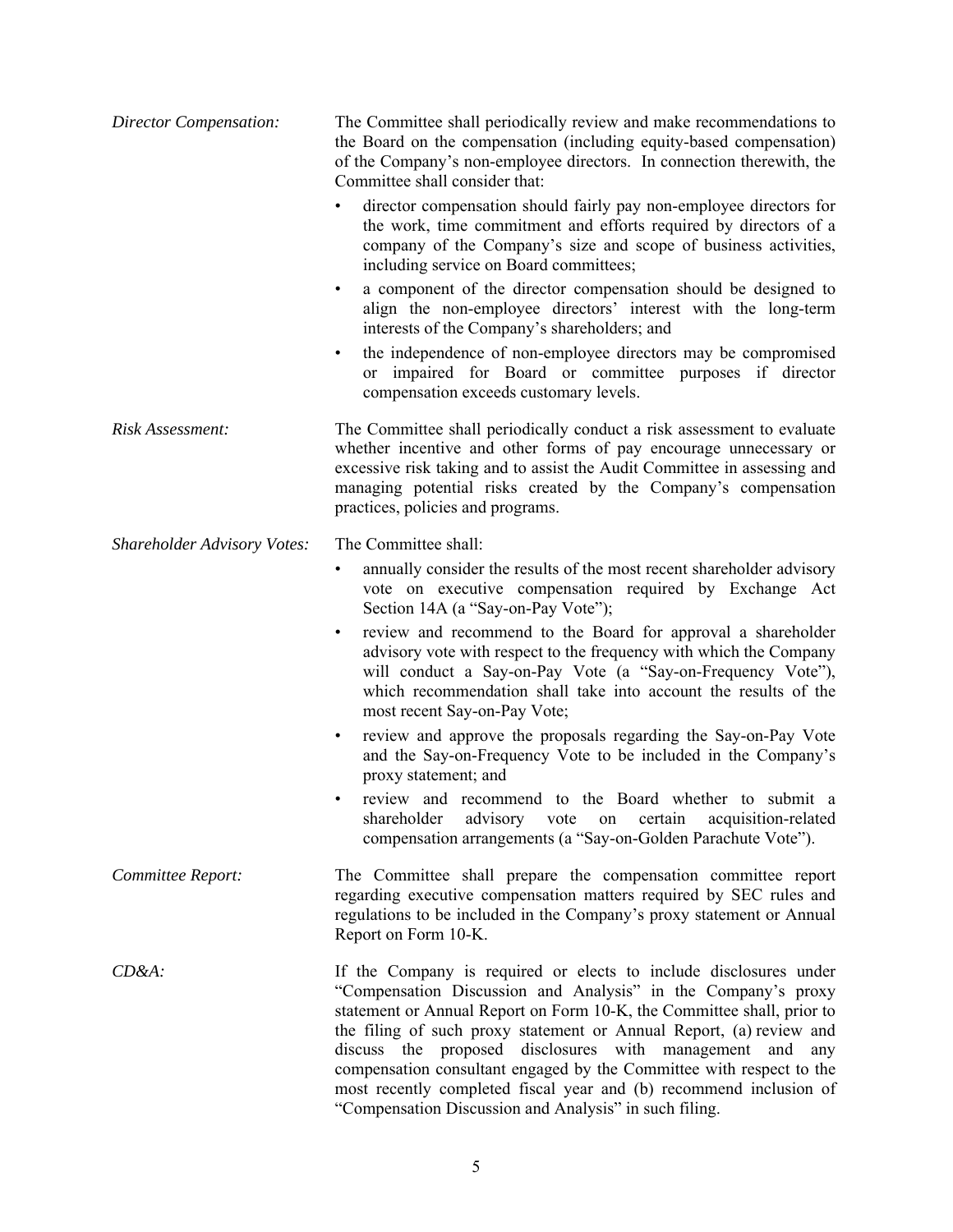| Policies:              | The Committee shall perform such additional responsibilities as are<br>delegated to the Committee in any of the Company's written policies,<br>codes and guidelines that are approved by the Board from time to time.                                                                                                                                                                                                                                                                                                                                                                                                                                                                                                                                                                                                                                                         |
|------------------------|-------------------------------------------------------------------------------------------------------------------------------------------------------------------------------------------------------------------------------------------------------------------------------------------------------------------------------------------------------------------------------------------------------------------------------------------------------------------------------------------------------------------------------------------------------------------------------------------------------------------------------------------------------------------------------------------------------------------------------------------------------------------------------------------------------------------------------------------------------------------------------|
| <b>ADMINISTRATION</b>  |                                                                                                                                                                                                                                                                                                                                                                                                                                                                                                                                                                                                                                                                                                                                                                                                                                                                               |
| Meetings:              | The Committee shall meet as often as it determines is appropriate to<br>carry out its responsibilities under this Charter. Such meetings may be<br>in person or by telephone conference or other communications<br>equipment by means of which all persons participating in the meeting<br>can hear each other. A majority of the Members shall constitute a<br>quorum for purposes of holding a meeting, and the Committee may act<br>by a vote of a majority of the Members present at such meeting. In lieu<br>of a meeting, the Committee may act by unanimous written consent.<br>The Chair of the Committee, in consultation with the other Members,<br>may determine the frequency and length of Committee meetings and<br>may set meeting agendas consistent with this Charter. The Chair shall<br>ascertain that written minutes of each Committee meeting are kept. |
|                        | Any director of the Company who is not a Member may attend meetings<br>of the Compensation Committee, <i>provided</i> that any such director may<br>not vote on any matter coming before the Committee for a vote. The<br>Committee also may invite to its meetings any member of management<br>of the Company and such other persons as it deems appropriate in order<br>to carry out its responsibilities. The Committee may meet in executive<br>session, as the Committee deems necessary or appropriate.                                                                                                                                                                                                                                                                                                                                                                 |
| <b>Board Reports:</b>  | The Committee shall report regularly to the Board on significant issues<br>arising at Committee meetings, and any other matters that the<br>Committee deems appropriate or is requested to review for the Board's<br>benefit.                                                                                                                                                                                                                                                                                                                                                                                                                                                                                                                                                                                                                                                 |
| Subcommittees:         | In fulfilling its responsibilities, the Committee shall be entitled to<br>establish and delegate authority to one or more subcommittees<br>comprised of one or more Members and, to the extent not expressly<br>reserved to the Committee by the Board or by applicable law, rule or<br>regulation, to any other committee of directors of the Company<br>appointed by it, which may or may not be composed of Members.                                                                                                                                                                                                                                                                                                                                                                                                                                                       |
| Compensation:          | A Member may receive additional fees as compensation for the time and<br>effort expended to fulfill Committee duties. A Member may not receive<br>from the Company, directly or indirectly, any consulting, advisory or<br>other compensatory fee, other than in the Member's capacity as a<br>member of the Board, the Committee or another Board committee.                                                                                                                                                                                                                                                                                                                                                                                                                                                                                                                 |
| <b>Annual Reviews:</b> |                                                                                                                                                                                                                                                                                                                                                                                                                                                                                                                                                                                                                                                                                                                                                                                                                                                                               |
| Performance:           | The Committee shall, in coordination with the Governance and<br>Nominating Committee, conduct an annual evaluation of the<br>Committee's performance and report to the Board on the results of such<br>evaluation.                                                                                                                                                                                                                                                                                                                                                                                                                                                                                                                                                                                                                                                            |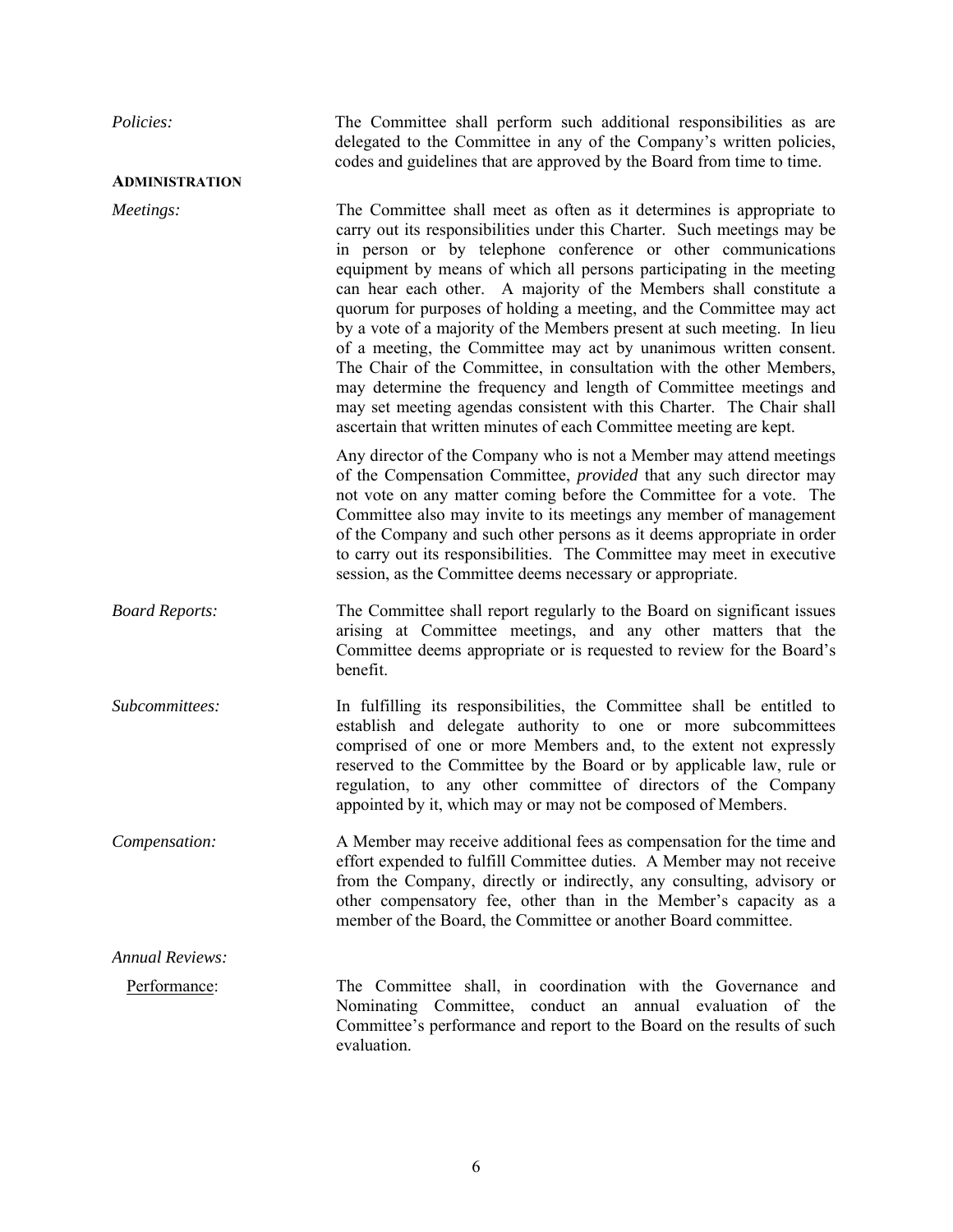| Charter:                       | The Committee shall annually review and reassess the adequacy of this<br>Charter and submit any proposed changes to the Board for approval.                                                                                                                                                                                                                                                                                                                                                                                                                                               |
|--------------------------------|-------------------------------------------------------------------------------------------------------------------------------------------------------------------------------------------------------------------------------------------------------------------------------------------------------------------------------------------------------------------------------------------------------------------------------------------------------------------------------------------------------------------------------------------------------------------------------------------|
| <b>ADDITIONAL AUTHORITY</b>    |                                                                                                                                                                                                                                                                                                                                                                                                                                                                                                                                                                                           |
| Access:                        | The Committee shall have full access, when determined by the<br>Committee to be necessary or appropriate, to the Company's books,<br>records, personnel, outside legal counsel or other professionals retained<br>by the Company.                                                                                                                                                                                                                                                                                                                                                         |
|                                | The Committee is authorized to request that any Executive or other<br>employee of the Company or any representatives of the Company's<br>outside legal counsel or other professionals attend a meeting of the<br>Committee or meet with any Members or advisors to the Committee.                                                                                                                                                                                                                                                                                                         |
| <b>Engagement of Advisors:</b> | The Committee may engage compensation consultants, outside legal<br>counsel, experts or other advisors as it deems necessary or advisable to<br>carry out its responsibilities to assist with the execution of its duties and<br>responsibilities as set forth in this Charter, subject to the following:                                                                                                                                                                                                                                                                                 |
|                                | the Committee shall have direct responsibility for the appointment,<br>compensation, retention, termination and oversight of the work of<br>any such advisor retained by the Committee;                                                                                                                                                                                                                                                                                                                                                                                                   |
|                                | before any advisor (other than an advisor whose role is limited as set<br>$\bullet$<br>forth in the succeeding paragraph) is selected by, or provides advice<br>to, the Committee, the Committee shall take into consideration all<br>factors relevant to that person's independence from management of<br>the Company, including the factors set forth in NASDAQ Listing<br>Rule $5605(d)(3)$ , <i>provided</i> that the Committee may engage any<br>compensation consultant it prefers, including one that is not<br>independent, after considering such factors;                       |
|                                | the Committee is not required to assess the independence of any<br>$\bullet$<br>advisor that acts in a role limited to (a) consulting on any broad-<br>based plan that does not discriminate in scope, terms or operation in<br>favor of Executives or directors and that is generally available to all<br>salaried employees or (b) providing information that is not<br>customized for a particular company or that is customized based on<br>parameters that are not developed by the consultant or advisor, and<br>about which the consultant or advisor does not provide advice; and |
|                                | the Committee shall require any advisor it retains to provide a letter<br>$\bullet$<br>to the Committee disclosing any conflict of interest that exists and<br>certifying that such advisor is independent from management of the<br>Company.                                                                                                                                                                                                                                                                                                                                             |
| Expenses:                      | The Committee shall receive appropriate funding from the Company, as<br>determined by the Committee, for the payment of:                                                                                                                                                                                                                                                                                                                                                                                                                                                                  |
|                                | ordinary administrative expenses of the Committee incurred in<br>$\bullet$<br>carrying out the Committee's responsibilities; and                                                                                                                                                                                                                                                                                                                                                                                                                                                          |
|                                | compensation to compensation consultants, outside legal counsel,<br>$\bullet$<br>experts and other advisors to the Committee.                                                                                                                                                                                                                                                                                                                                                                                                                                                             |